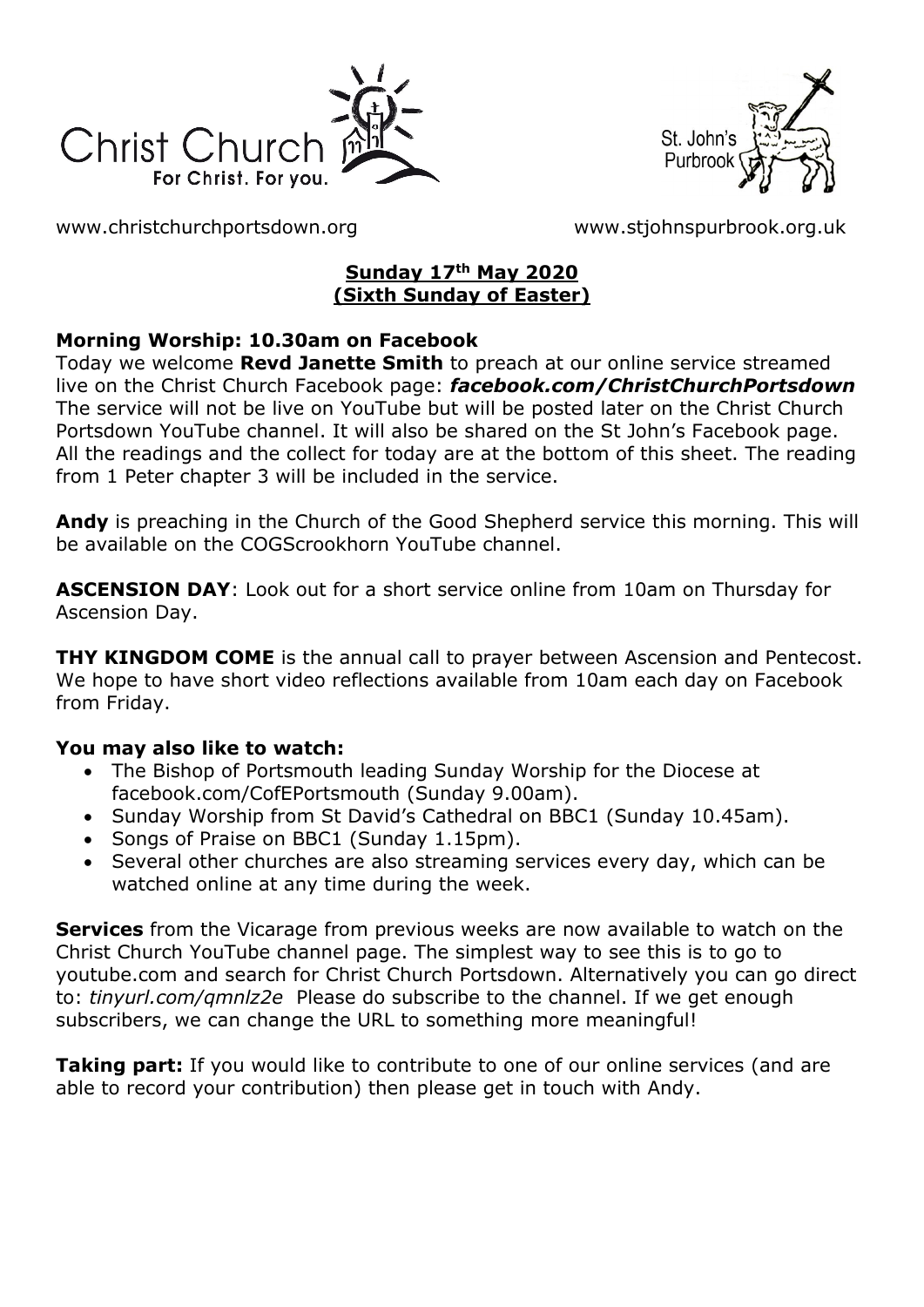### **DAILY HOPE PHONE LINE**

The Church of England has launched a new free phone line of hymns, reflections and prayers. This is especially for those unable to watch services online and includes the option to listen to the most recent national CofE service. This is all available 24 hours a day at no charge on:



# 0800 804 8044

### **GIVING**

Both of our churches are experiencing reduced income from cancelled hall bookings and the lack of collections at services. If you usually give in the plate (cash or envelopes), please do consider switching to Direct Debit or online payment.

The best way to do this is via the Parish Giving Scheme, which can now be done online or by telephone

You can register online at **register.parishgiving.org.uk** or by calling **0333 002 1271**

To register you will need the following details:

For Christ Church: Parish: Portsdown Christ Church Diocese: Portsmouth PGS Parish Code: 290629068

For St John's: Parish: St John the Baptist Village: Purbrook Diocese: Portsmouth PGS Parish Code: 290629070

You will also need your own bank details.

#### **CHURCH OFFICE**

The church office is closed. Emma is working from home, so please note her number below if you wish to speak to her.

| <b>CONTACTS</b>      |                                            |
|----------------------|--------------------------------------------|
| <b>Vicar</b>         | <b>Revd Andy Wilson</b> (day off Monday)   |
|                      | vicar@christchurchportsdown.org            |
|                      | purbrookvicar@gmail.com                    |
| <b>Associate</b>     | <b>Revd Laura Cameron</b>                  |
| <b>Minister</b>      | revdlauracameron@gmail.com                 |
| <b>Reader CCP</b>    | <b>Sandra Morgan</b>                       |
| (Lay Minister)       | sandramorgan02@gmail.com                   |
| Churchwarden         | <b>Bill Jeffery</b>                        |
| <b>SJP</b>           | purbrookchurch@qmail.com                   |
| Churchwarden         | <b>Stephen Anderson</b>                    |
| <b>CCP</b>           | stephen.anderson@christchurchportsdown.org |
| <b>Administrator</b> | <b>Emma Evans</b>                          |
|                      | parish.office@christchurchportsdown.org    |
| <b>Hall Manager</b>  | Jacqui Wilson                              |
| <b>CCP</b>           | hall.manager@christchurchportsdown.org     |
| Website              | <b>Matt Doe</b>                            |
|                      | webmaster@christchurchportsdown.org        |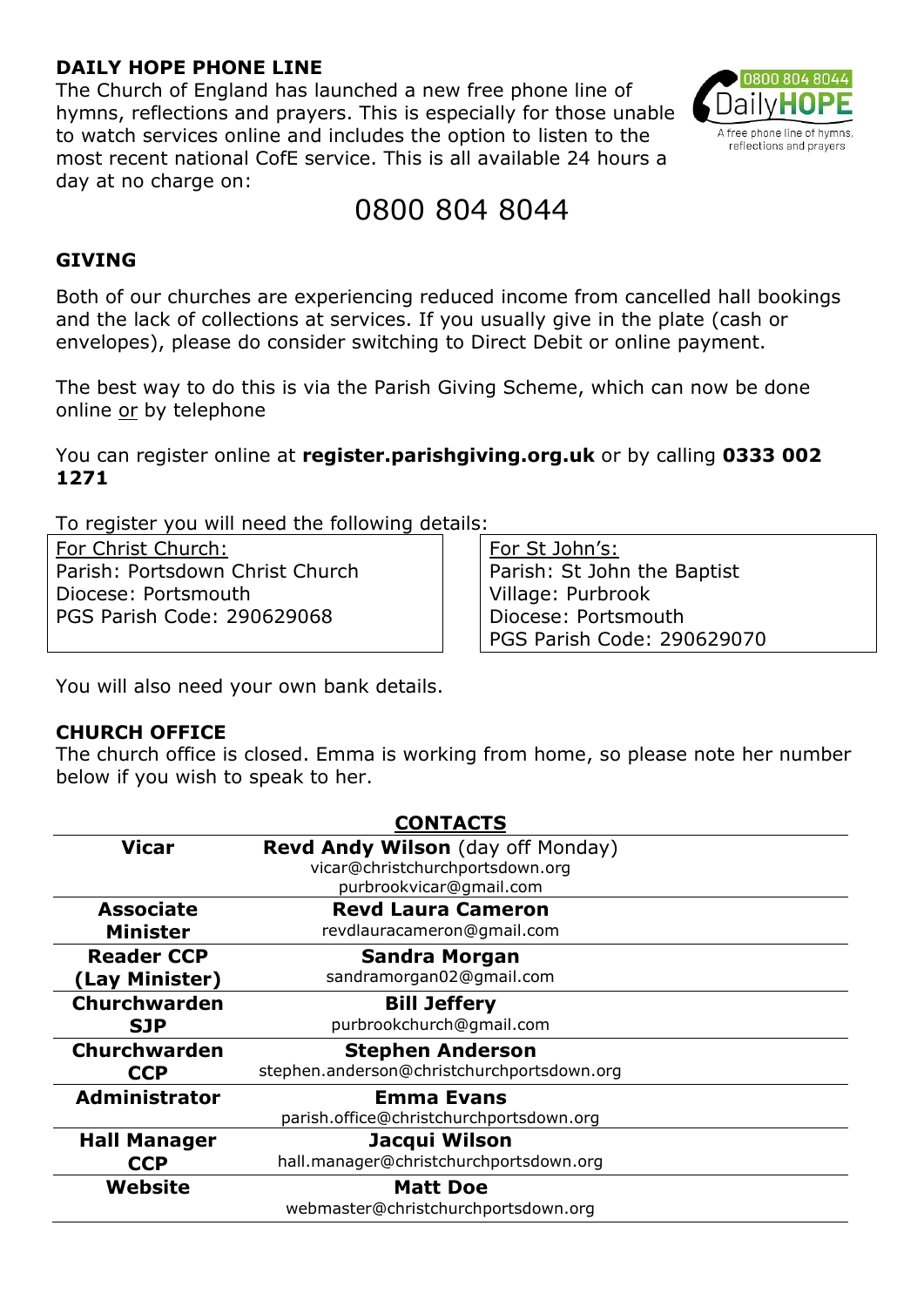# **Sunday 17 May 2020**

6th Sunday of Easter

## **Collect**

Risen Christ, by the lakeside you renewed your call to your disciples: help your Church to obey your command and draw the nations to the fire of your love, to the glory of God the Father.

### **Amen.**

## **OLD TESTAMENT: Genesis 8:20—9:17**

<sup>20</sup> Then Noah built an altar to the Lord and took of every clean animal and of every clean bird, and offered burnt-offerings on the altar,  $21$  And when the Lord smelt the pleasing odour, the Lord said in his heart, 'I will never again curse the ground because of humankind, for the inclination of the human heart is evil from youth; nor will I ever again destroy every living creature as I have done. <sup>22</sup> As long as the earth endures, seedtime and harvest, cold and heat, summer and winter, day and night, shall not cease.' **<sup>9</sup>**God blessed Noah and his sons, and said to them, 'Be fruitful and multiply, and fill the earth.  $2$  The fear and dread of you shall rest on every animal of the earth, and on every bird of the air, on everything that creeps on the ground, and on all the fish of the sea; into your hand they are delivered.  $3$  Every moving thing that lives shall be food for you; and just as I gave you the green plants, I give you everything.  $4$  Only, you shall not eat flesh with its life, that is, its blood. <sup>5</sup> For your own lifeblood I will surely require a reckoning: from every animal I will require it and from human beings, each one for the blood of another, I will require a reckoning for human life. <sup>6</sup> Whoever sheds the blood of a human, by a human shall that person's blood be shed; for in his own image God made humankind. <sup>7</sup>And you, be fruitful and multiply, abound on the earth and multiply in it.' <sup>8</sup> Then God said to Noah and to his sons with him,  $9$ 'As for me, I am establishing my covenant with you and your descendants after you,  $10$  and with every living creature that is with you, the birds, the domestic animals, and every animal of the earth with you, as many as came out of the ark.  $11$  I establish my covenant with you, that never again shall all flesh be cut off by the waters of a flood, and never again shall there be a flood to destroy the earth.' <sup>12</sup> God said, 'This is the sign of the covenant that I make between me and you and every living creature that is with you, for all future generations:  $13$  I have set my bow in the clouds, and it shall be a sign of the covenant between me and the earth. <sup>14</sup> When I bring clouds over the earth and the bow is seen in the clouds,  $^{15}$  I will remember my covenant that is between me and you and every living creature of all flesh; and the waters shall never again become a flood to destroy all flesh.  $16$  When the bow is in the clouds, I will see it and remember the everlasting covenant between God and every living creature of all flesh that is on the earth.' <sup>17</sup> God said to Noah, 'This is the sign of the covenant that I have established between me and all flesh that is on the earth.'